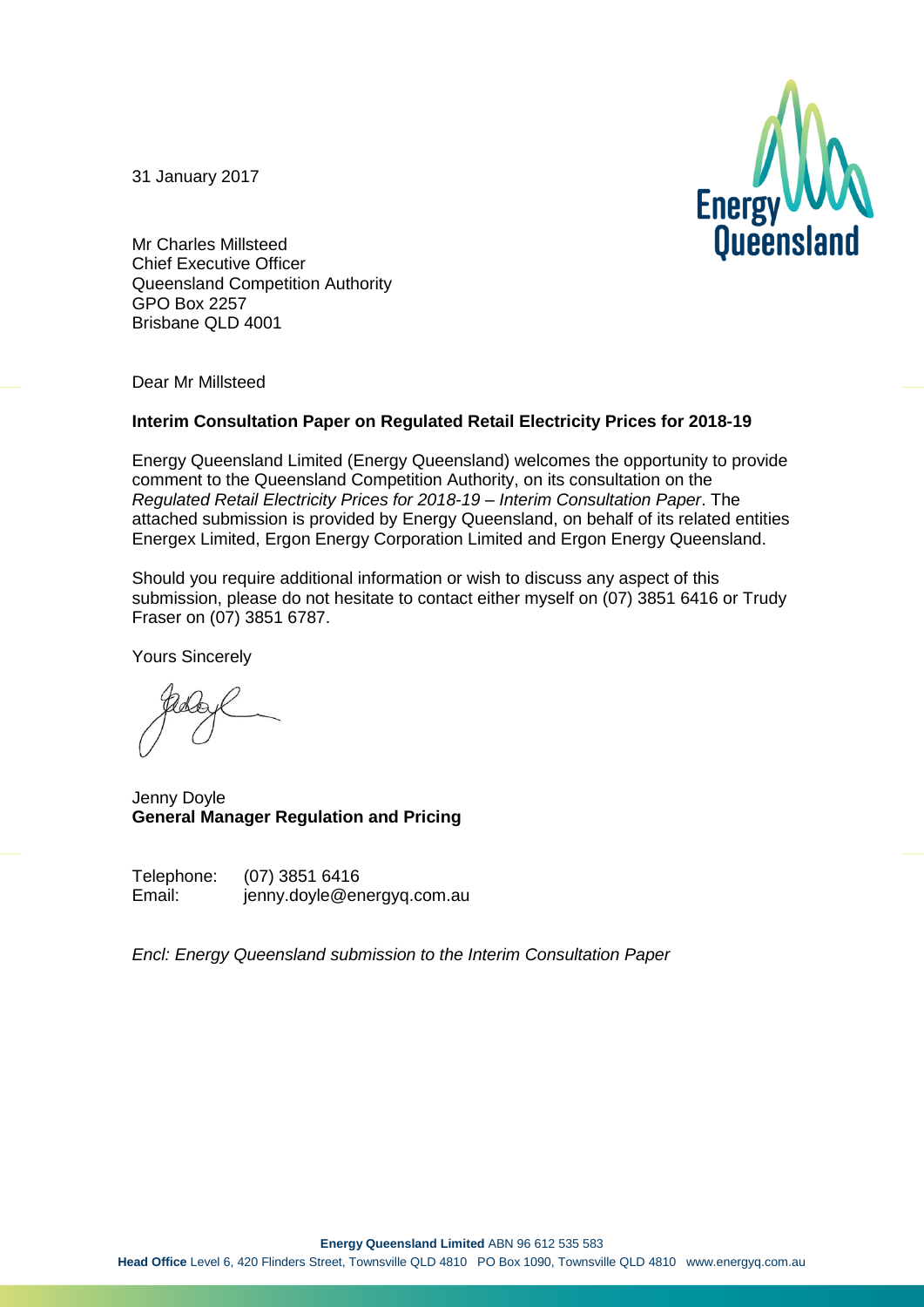# **Energy Queensland**

# **Submission to the Queensland Competition Authority**

# **Regulated retail electricity prices for 2018-19**

**Energy Queensland Limited** 31 January 2018

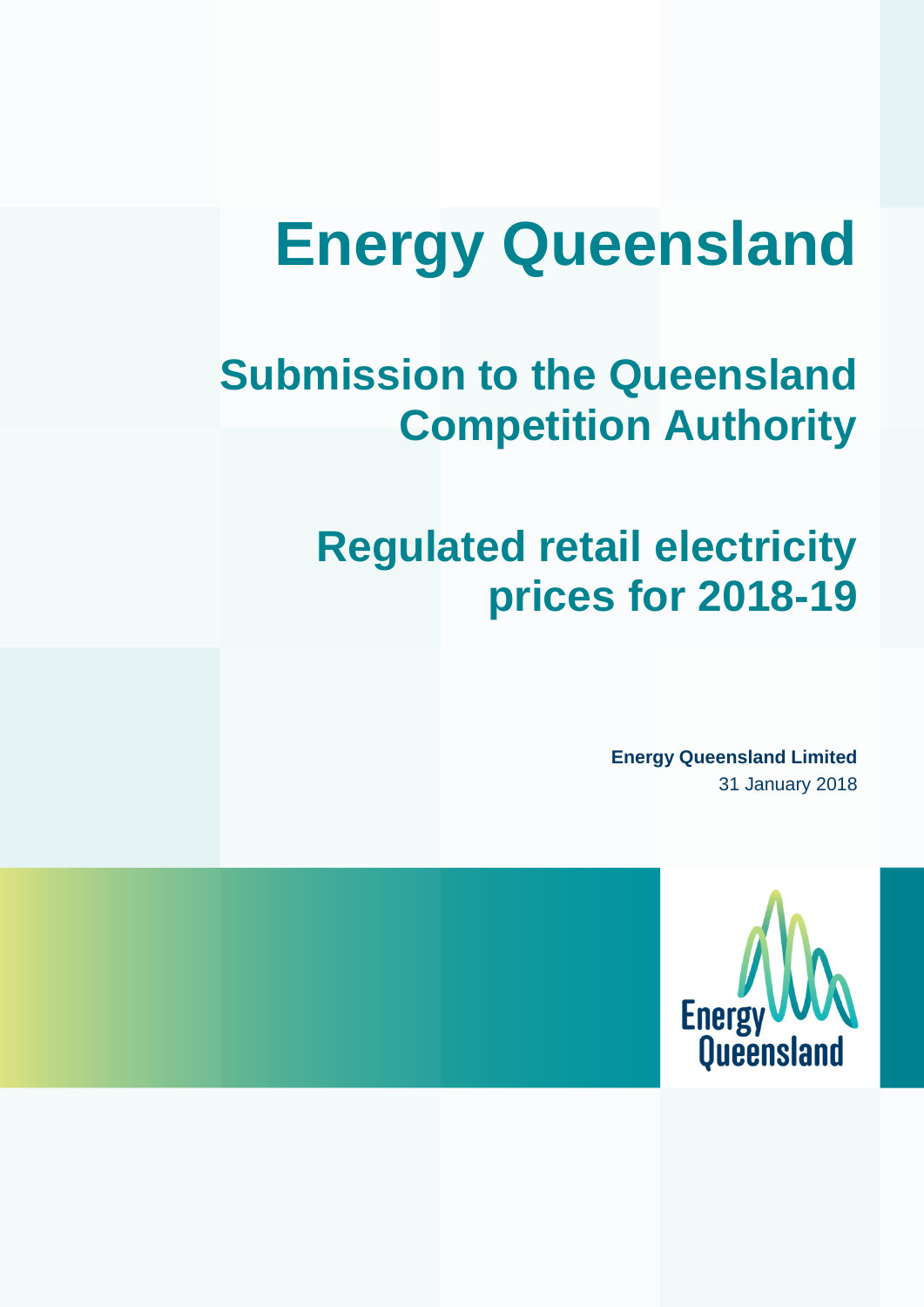#### **About Energy Queensland**

Energy Queensland Limited (Energy Queensland) is a Queensland Government Owned Corporation that operates a group of businesses providing energy services across Queensland, including:

- Distribution Network Service Providers, Energex Limited (Energex) and Ergon Energy Corporation Limited (Ergon Energy);
- a regional service delivery retailer, Ergon Energy Queensland Pty Ltd (Ergon Energy Retail); and
- affiliated contestable business Energy Impact Pty Ltd (trading as Yurika).

Energy Queensland's purpose is to 'safely deliver secure, affordable and sustainable energy solutions with our communities and customers and is focused on working across its portfolio of activities to deliver customers lower, more predictable power bills while maintaining a safe and reliable supply and a great customer experience.

Our distribution businesses, Energex and Ergon Energy, cover 1.7 million  $km^2$  and supply 37,208 GWh of energy to 2.1 million homes and businesses. Ergon Energy Retail sells electricity to 740,000 customers.

The Energy Queensland Group also includes the new energy services business Yurika which will provide customers with greater choice and control over their energy needs and access to the next wave of innovative technologies and renewables.

#### **Contact details**

Energy Queensland Limited Jenny Doyle Phone: +61 (7) 3851 6416 Email: jenny.doyle@energyq.com.au

PO Box 1090, Townsville QLD 4810 Level 6, 420 Flinders Street, Townsville QLD 4810 www.energyq.com.au

Energy Queensland Limited ABN 96 612 535 583

© Energy Queensland Limited 2016

This work is copyright. Material contained in this document may be reproduced for personal, in-house or non-commercial use, without formal permission or charge, provided there is due acknowledgement of Energy Queensland Limited as the source. Requests and enquiries concerning reproduction and rights for a purpose other than personal, in-house or non-commercial use, should be addressed to the General Manager Customer Strategy and Engagement, Energy Queensland, PO Box 1090, Townsville QLD 4810.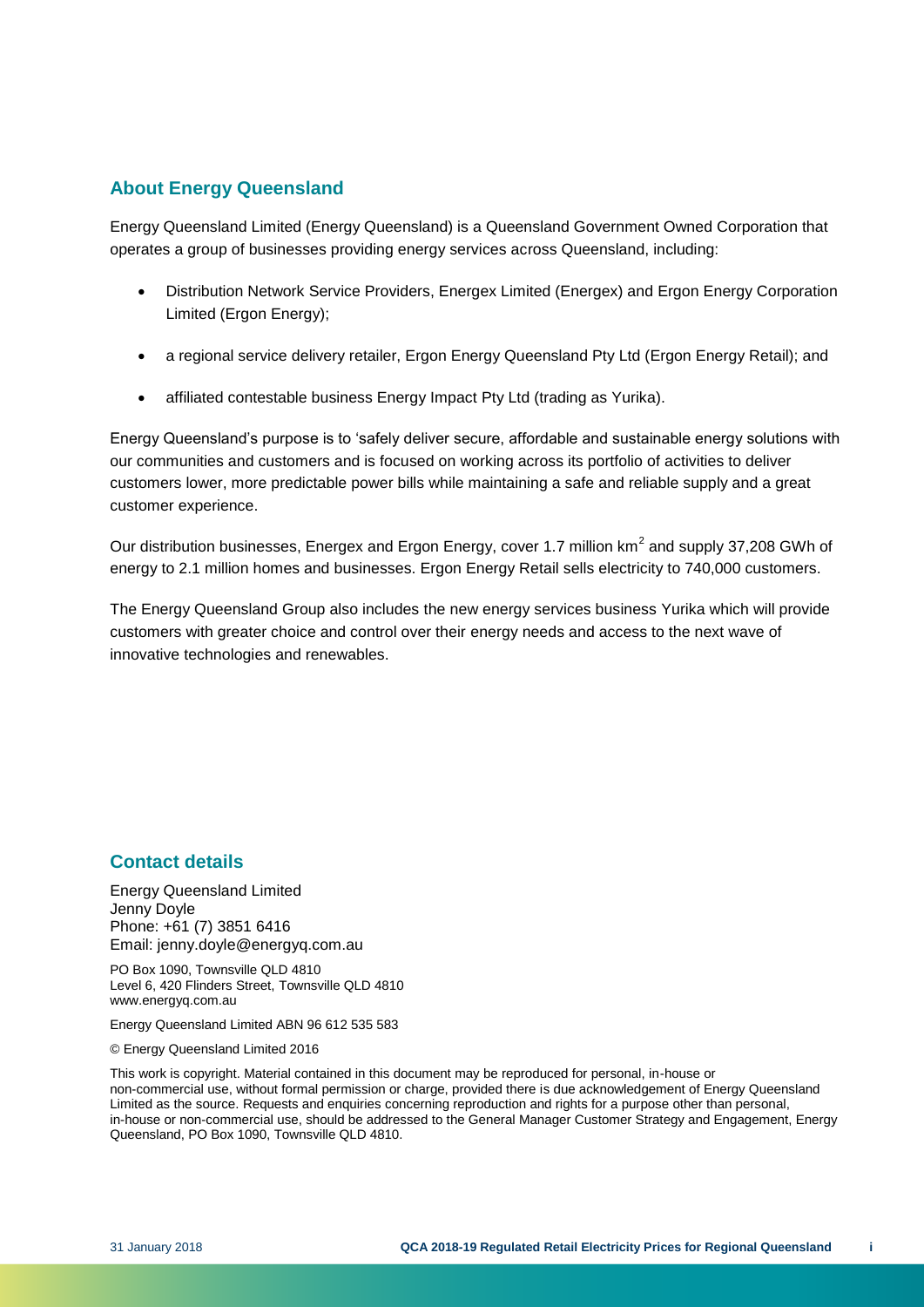# **Contents**

| $1 \quad \blacksquare$ |  |
|------------------------|--|
| $2^{\sim}$             |  |
| $3^{\circ}$            |  |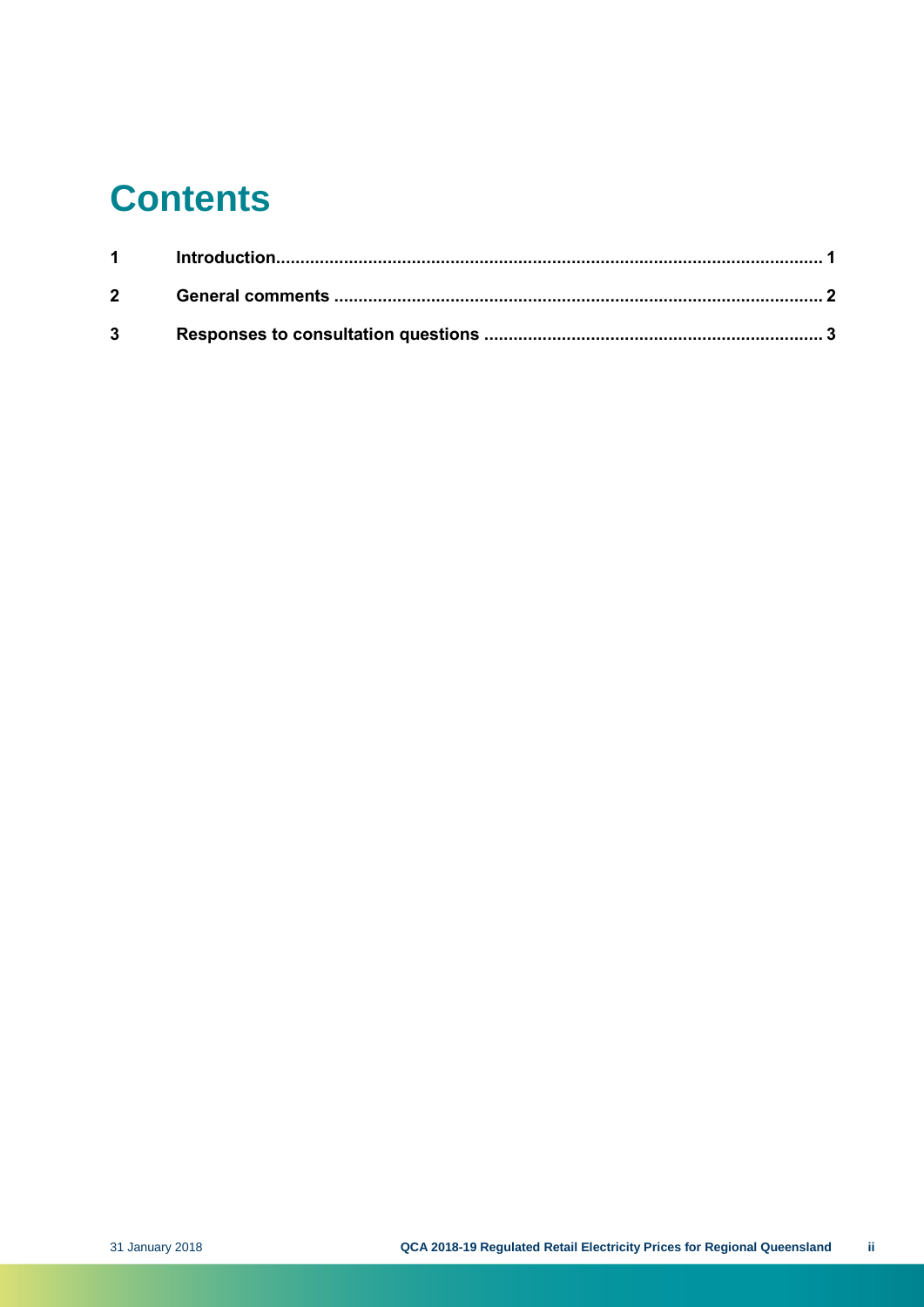# <span id="page-4-0"></span>**1 Introduction**

On 22 December 2017, the Queensland Competition Authority (QCA) published the *Interim consultation paper: Regulated retail electricity prices for 2018-19* (interim consultation paper). The interim consultation paper seeks feedback from stakeholders on how the QCA will determine electricity prices for regional Queensland for the period 1 July 2018 to 30 June 2019 in accordance with the *Electricity Act* 1994 and the requirements of the delegation received from the Minister for Natural Resources, Mines and Energy. Energy Queensland welcomes the opportunity to participate in the consultation process and provides comment on the issues raised in the interim consultation paper.

The QCA has requested that interested parties make submission on its assessment of the 2018-19 regulated retail electricity prices and, in particular, the specific issues raised in the interim consultation paper by 16 January 2018. Energy Queensland's comments are provided in Sections 2 and 3 below. We are available to discuss this submission or provide further detail regarding the matters raised.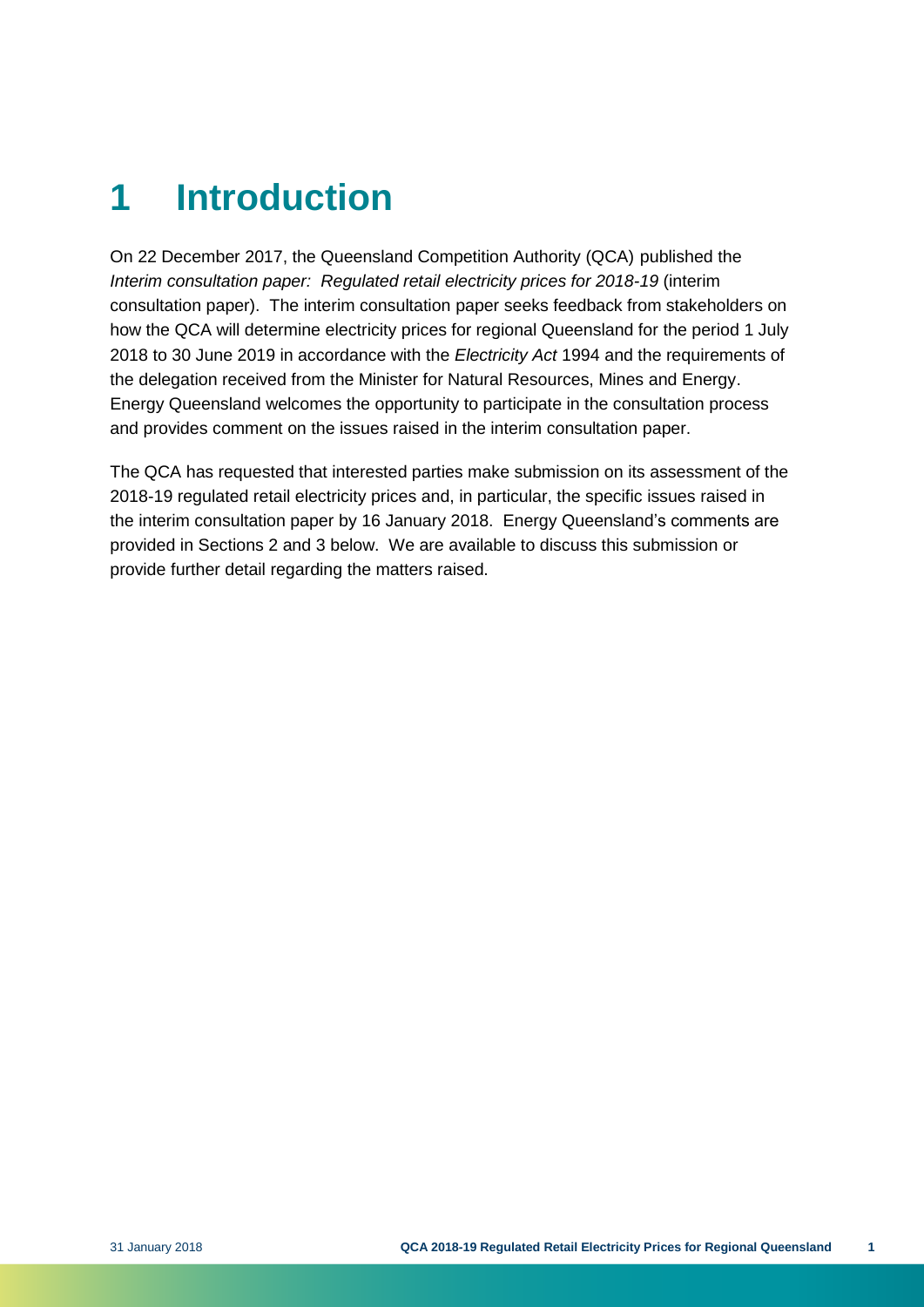### <span id="page-5-0"></span>**2 General comments**

Energy Queensland is committed to the delivery of tariff structures which balance the changing needs of our customers in Queensland, including their desire to take up their own energy options and increased technology, with the need to meet regulatory requirements.

As part of the QCA's consultation on regulated retail electricity prices for 2017-18, Energy Queensland recommended the QCA remove all connection to Energex's tariff structures and commence a transitional process of deploying Ergon Energy's structures and apply a recalibration to the revenue outcome which aligns with the required Uniform Tariff Policy (UTP). Energy Queensland remains of the view that providing customers with economically efficient price signals would lead to the most efficient level of investment and better outcomes for customers over the longer term.

While this remains our preferred position, we recognise the limitations placed on the QCA in determining regulated retail prices – namely the UTP – and are conscious of the impacts on residential and business customers of passing through real costs. Further, given that Ergon Energy is about to commence consultation on new economically efficient network tariff structures proposed to apply from 1 July 2020, we agree that the best approach for 2018-19 would be to maintain the approach the QCA took in the 2017-18 price determination. That is, setting notified prices based on the costs of supply in south east Queensland.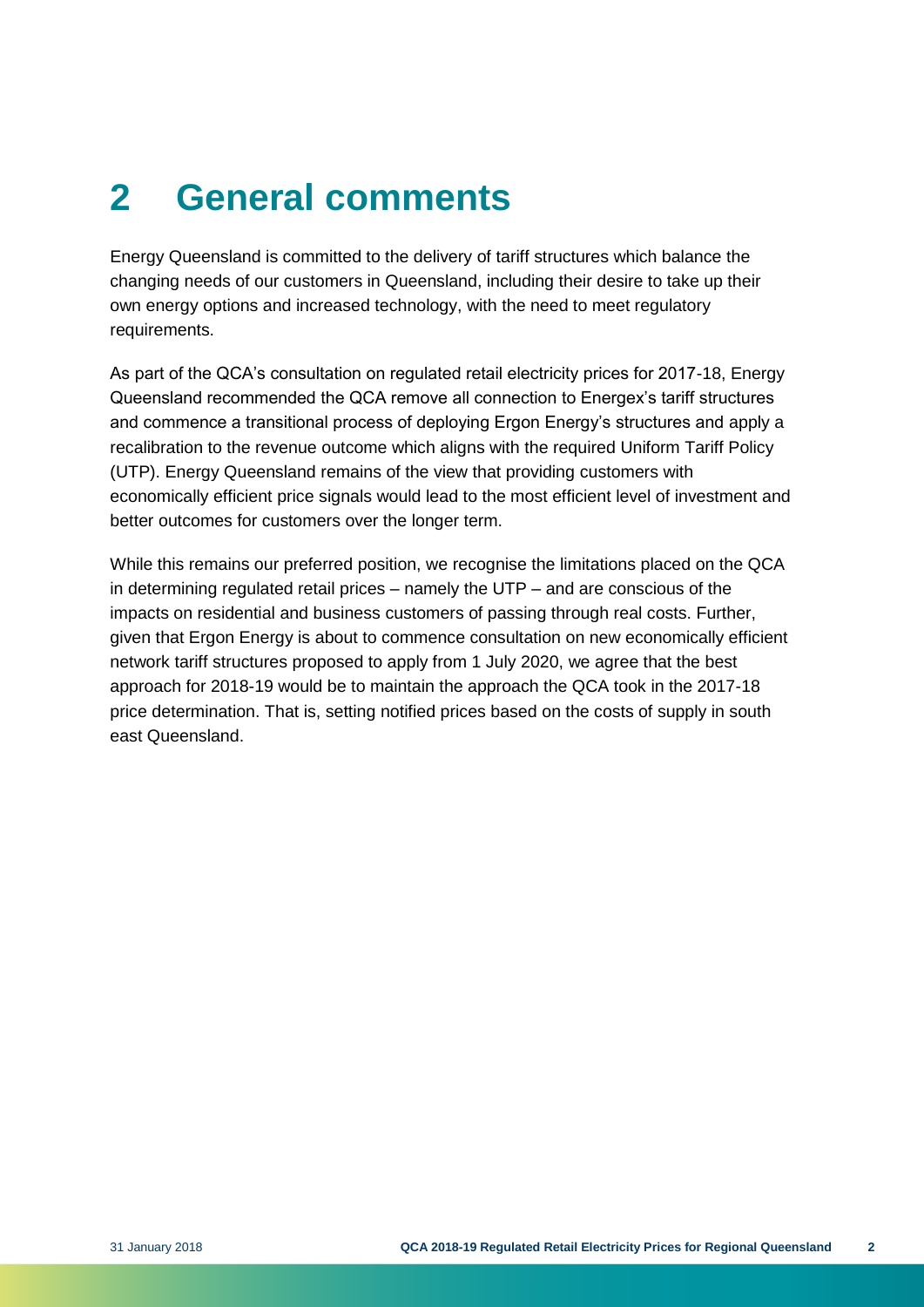### **3 Responses to consultation questions**

<span id="page-6-0"></span>

| <b>Consultation Question</b>                                                                                                                                                                           | <b>Energy Queensland Comment</b>                                                                                                                                                                                                                                                                                                                                                                                                                                                                                                                                                                                                                                                                                                                                                                                                                                                                                                                                                                                                                                                                   |
|--------------------------------------------------------------------------------------------------------------------------------------------------------------------------------------------------------|----------------------------------------------------------------------------------------------------------------------------------------------------------------------------------------------------------------------------------------------------------------------------------------------------------------------------------------------------------------------------------------------------------------------------------------------------------------------------------------------------------------------------------------------------------------------------------------------------------------------------------------------------------------------------------------------------------------------------------------------------------------------------------------------------------------------------------------------------------------------------------------------------------------------------------------------------------------------------------------------------------------------------------------------------------------------------------------------------|
| <b>Potential Pricing Approaches</b>                                                                                                                                                                    |                                                                                                                                                                                                                                                                                                                                                                                                                                                                                                                                                                                                                                                                                                                                                                                                                                                                                                                                                                                                                                                                                                    |
| 1. For residential and small business customers,<br>should we maintain the 2017–18 approach of basing<br>notified prices on the costs of supply in south east<br>Queensland?                           | As noted in previous submissions to the QCA, we continue to support the QCA's framework<br>for determining regulated retail prices as it relates to the quantum of revenue recovered – in<br>particular the UTP. The current application of the UTP means that regional Queensland<br>Standard Asset Customers (SAC) – small, in total, see a quantum of network costs<br>equivalent to paying the network charges in South East Queensland. Applying this principle<br>would see the revenue collected from Ergon Energy network charges in 2018-19<br>recalibrated to be equivalent to application of the Energex charges.<br>As noted in section 2 above, Energy Queensland's preference is for customers to see<br>economically efficient tariff structures for the relevant distribution area. Notwithstanding<br>Ergon Energy is about to commence consultation on new economically efficient network<br>tariff structures proposed to apply from 1 July 2020. As such, we agree that the best<br>approach for 2018-19 would be to continue to use Energex tariff structures for residential |
|                                                                                                                                                                                                        | and small business customers.                                                                                                                                                                                                                                                                                                                                                                                                                                                                                                                                                                                                                                                                                                                                                                                                                                                                                                                                                                                                                                                                      |
| 2. For large business customers, should we maintain<br>the 2017–18 approach of basing notified prices on<br>the costs of supply in Ergon Distribution's east<br>pricing zone, transmission region one? | Energy Queensland agrees that the 2017-18 approach of basing regulated retail tariffs for<br>large business customers on Ergon Energy's network tariffs should be maintained.                                                                                                                                                                                                                                                                                                                                                                                                                                                                                                                                                                                                                                                                                                                                                                                                                                                                                                                      |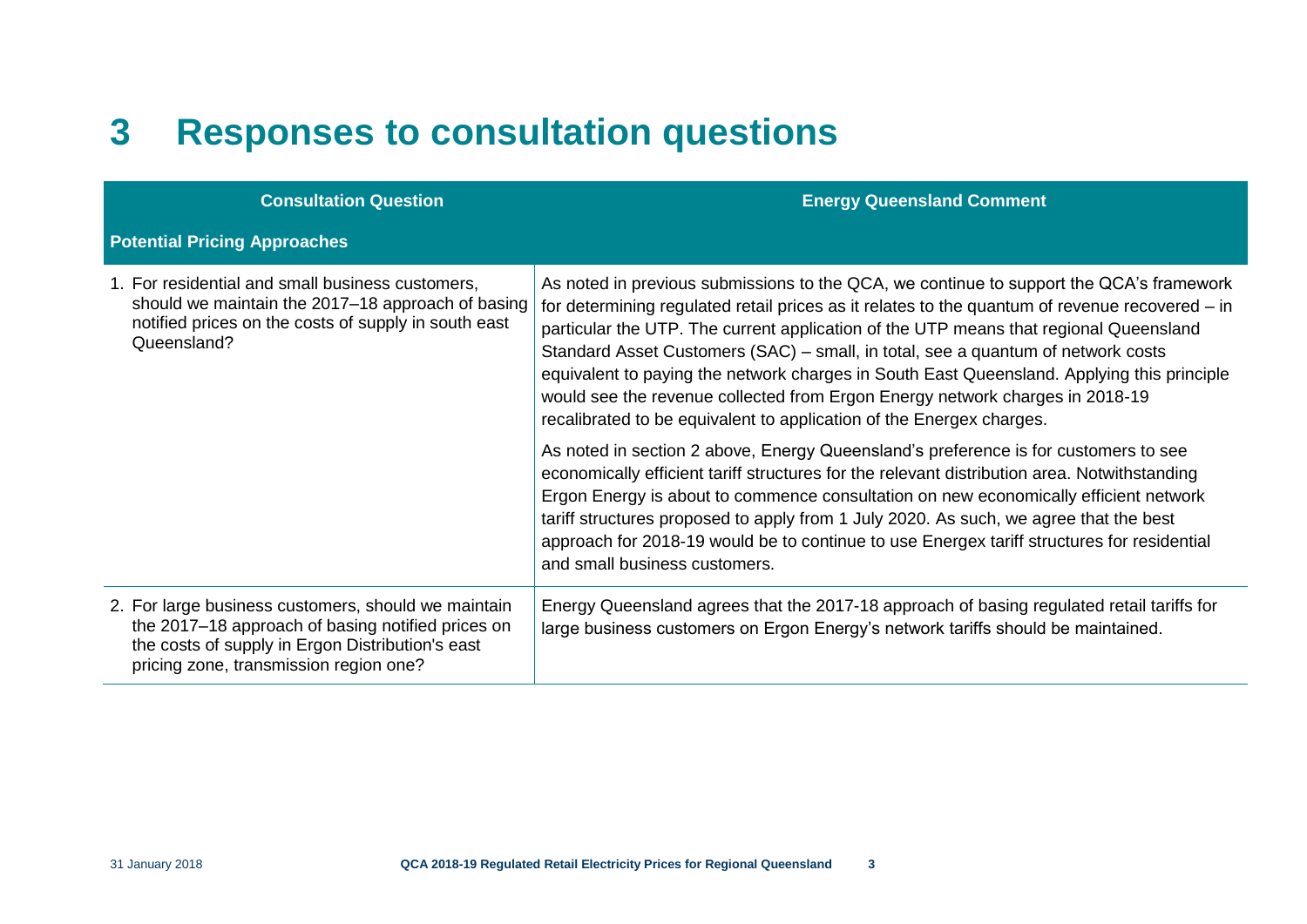| <b>Consultation Question</b>                                                                                                                                                                                                                                                                                                              | <b>Energy Queensland Comment</b>                                                                                                                                                                                                                                                                                                                                                                                                                                                                                                                                                                                                                                                                                                                                  |
|-------------------------------------------------------------------------------------------------------------------------------------------------------------------------------------------------------------------------------------------------------------------------------------------------------------------------------------------|-------------------------------------------------------------------------------------------------------------------------------------------------------------------------------------------------------------------------------------------------------------------------------------------------------------------------------------------------------------------------------------------------------------------------------------------------------------------------------------------------------------------------------------------------------------------------------------------------------------------------------------------------------------------------------------------------------------------------------------------------------------------|
| <b>Network Costs</b>                                                                                                                                                                                                                                                                                                                      |                                                                                                                                                                                                                                                                                                                                                                                                                                                                                                                                                                                                                                                                                                                                                                   |
| 3. Should we use Energex's network tariff structures<br>as the basis for all retail tariffs for residential, small<br>business and unmetered supply (excluding street<br>lighting) customers?                                                                                                                                             | Energy Queensland recognises the requirement to calibrate network tariffs for notified prices<br>to Energex's revenue metric under the UTP as contemplated for 2018-19. For the reasons<br>set out in our response to Question 1 above, Energy Queensland supports the current<br>approach to the selection of network tariff structures for residential, small business and<br>unmetered supply tariffs. That is, the use of Ergon Energy's network tariff structures for<br>Tariffs 12A, 14, 22A and 24 (and where Ergon Energy introduces new cost reflective tariffs)<br>and the use of Energex's network tariff structures as the basis for all other tariffs for<br>residential, small business and unmetered supply (excluding street lighting) customers. |
| 4. Alternatively, should we use Ergon Distribution's<br>network tariff structures as the basis for some or all<br>retail tariffs for residential, small business and<br>unmetered supply (excluding street lighting)<br>customers? If so, how should Ergon Distribution's<br>network tariff structures be adjusted to reflect the<br>UTP? | Refer to our responses to Q1 above.                                                                                                                                                                                                                                                                                                                                                                                                                                                                                                                                                                                                                                                                                                                               |
| 5. Should we use Ergon Distribution's network tariffs<br>as the basis for retail tariffs for large business<br>customers and street lighting customers?                                                                                                                                                                                   | As above, Energy Queensland supports application of Ergon Energy's network tariff<br>structures as the basis for retail tariffs for large business customers and street lighting<br>customers.                                                                                                                                                                                                                                                                                                                                                                                                                                                                                                                                                                    |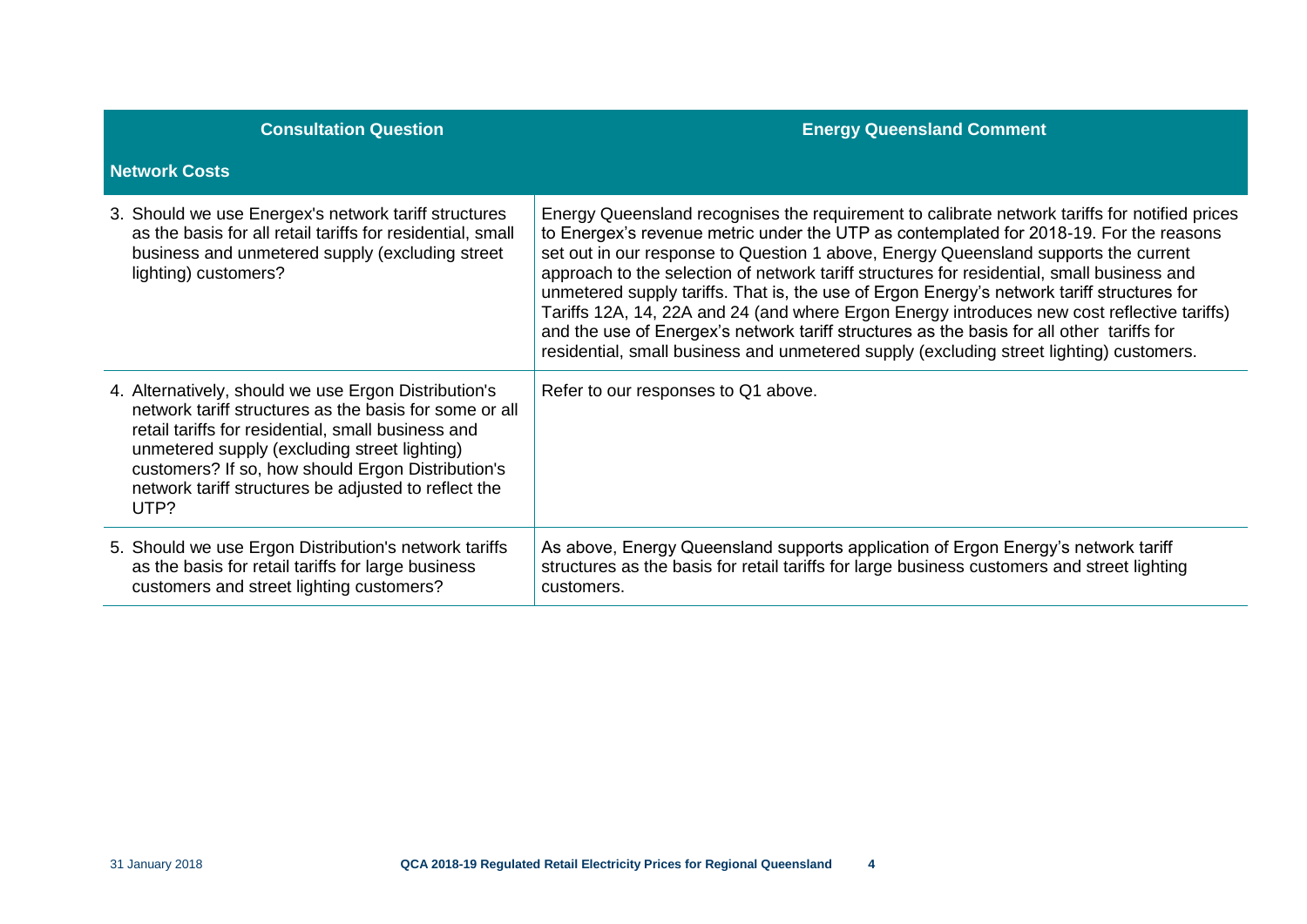| <b>Consultation Question</b>                                                                                                                                                                                       | <b>Energy Queensland Comment</b>                                                                                                                                                                                                                                                                                                                                                                                                                                                                                                                                         |
|--------------------------------------------------------------------------------------------------------------------------------------------------------------------------------------------------------------------|--------------------------------------------------------------------------------------------------------------------------------------------------------------------------------------------------------------------------------------------------------------------------------------------------------------------------------------------------------------------------------------------------------------------------------------------------------------------------------------------------------------------------------------------------------------------------|
| 6. Should we introduce new voluntary trial tariffs,<br>based on the structure of any new cost-reflective<br>network tariffs submitted by Ergon Distribution to the<br>AER?                                         | Energy Queensland supports the introduction of new voluntary trial tariffs, based on the<br>structures of any new cost-reflective network tariffs approved by the Australian Energy<br>Regulator (AER) as part of its 2018-19 annual pricing proposal process. Energy<br>Queensland's strong preference is for the network tariffs to be adopted in any such trials to<br>be gazetted and included in the draft notified prices.                                                                                                                                         |
|                                                                                                                                                                                                                    | Energy Queensland is of the view that, in setting the notified prices for the cost reflective trial<br>tariffs, the integrity of Ergon Energy's long run marginal cost (LRMC) signal should be<br>preserved and not be based on Energex's LRMC. By calibrating the tariff elements used to<br>recover the residual costs, compliance with the UTP obligation would be achieved at an<br>overall tariff level. Such an approach would ensure that the integrity of Ergon Energy's<br>economically efficient tariffs would be preserved while meeting the UTP requirement. |
| 7. Are there any other issues that we should consider?                                                                                                                                                             | Energy Queensland is not aware of any other issues which should be considered.                                                                                                                                                                                                                                                                                                                                                                                                                                                                                           |
| <b>Energy Costs</b>                                                                                                                                                                                                |                                                                                                                                                                                                                                                                                                                                                                                                                                                                                                                                                                          |
| 8. In the absence of AFMA data, should ACIL Allen<br>continue to use TFS broker data to estimate LGC<br>prices? Are there any other data sources ACIL Allen<br>should consider?                                    | Energy Queensland supports the QCA's continued use of the TFS broker data to estimate<br>LGC prices.                                                                                                                                                                                                                                                                                                                                                                                                                                                                     |
| 9. Should we use the Ergon NSLP rather than the<br>Energex NSLP to estimate prudential costs for large<br>customers?                                                                                               | Energy Queensland makes no comment on the use of Ergon NSLP or Energex NSLP to<br>estimate prudential costs for large customers.                                                                                                                                                                                                                                                                                                                                                                                                                                         |
| 10. If practical, should we consider extending the<br>energy cost data cut-off date to the end of January<br>to account for the majority of the summer period and<br>any corresponding changes in wholesale energy | Energy Queensland supports the extension of the energy cost data cut-off date to the end of<br>January, to the extent that this will result in a more accurate estimate of wholesale energy<br>costs.                                                                                                                                                                                                                                                                                                                                                                    |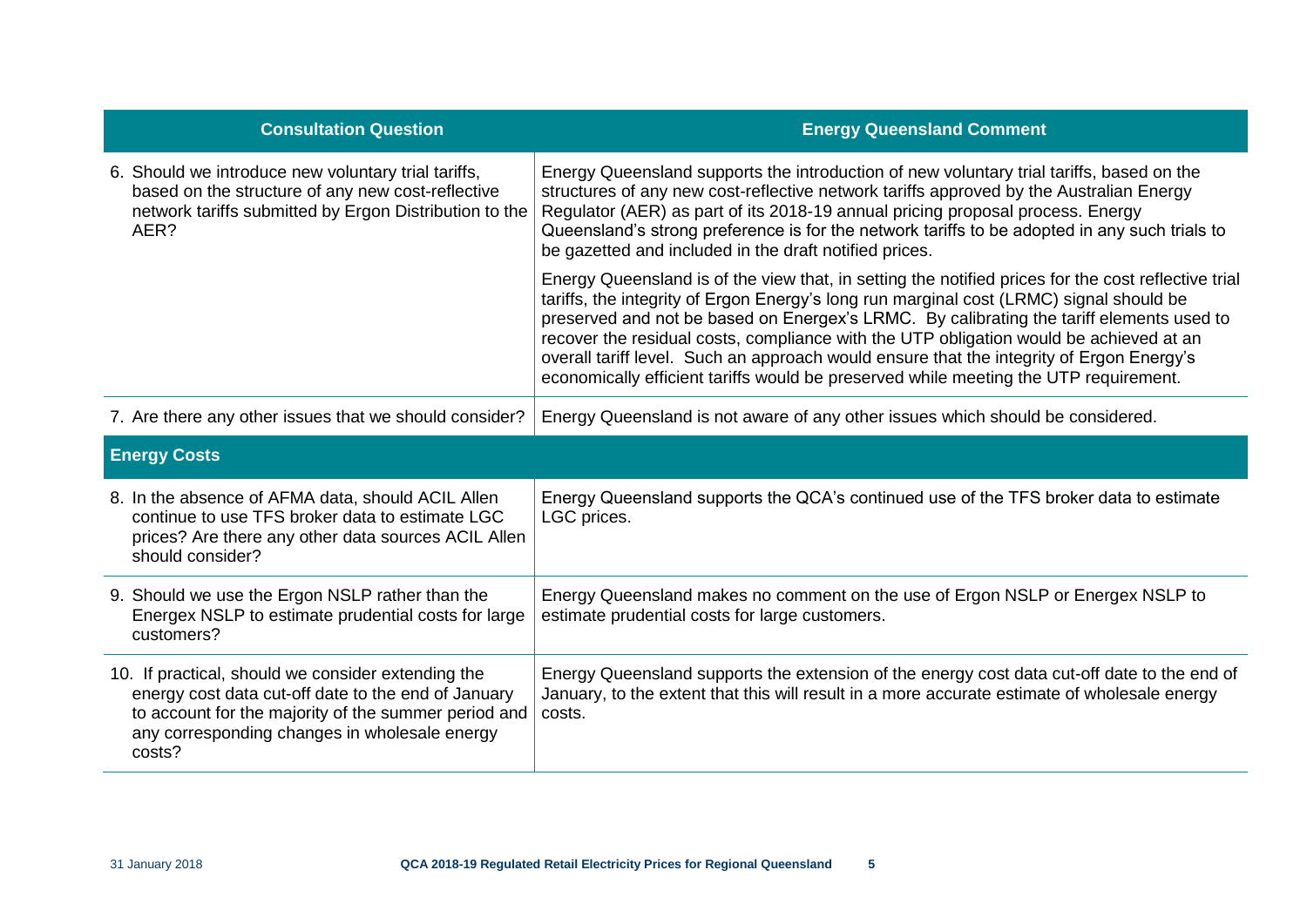| <b>Consultation Question</b>                                                                                                                                                                  | <b>Energy Queensland Comment</b>                                                                                                                                                                                                                                                                                                                                                                                                                                                                                                                                                                                                                                                                                                                                                                                                                                                                                                                |
|-----------------------------------------------------------------------------------------------------------------------------------------------------------------------------------------------|-------------------------------------------------------------------------------------------------------------------------------------------------------------------------------------------------------------------------------------------------------------------------------------------------------------------------------------------------------------------------------------------------------------------------------------------------------------------------------------------------------------------------------------------------------------------------------------------------------------------------------------------------------------------------------------------------------------------------------------------------------------------------------------------------------------------------------------------------------------------------------------------------------------------------------------------------|
| 11. What improvements could be made to the current<br>approaches?                                                                                                                             | Energy Queensland notes the hedging based approach used to determine wholesale<br>energy costs in 2017-18 and supports its use for the current determination. However, in<br>order to meet its renewable energy target obligations Ergon Energy Retail, as well as many<br>other retailers, has entered into long term power purchase agreements to enable new<br>renewable energy projects to be developed. For Ergon Energy Retail these will be fully in<br>effect for the 2019-20 financial year. This constitutes a regulatory driven change in how<br>retailers purchase energy. Further regulatory changes associated with the potential National<br>Energy Guarantee might also cause retailers to enter into long term arrangements with<br>generators. These regulatory driven changes to the way retailers purchase electricity should<br>warrant reconsideration of a LRMC approach in any future electricity price determinations. |
| 12. Are there any other issues we should consider<br>when estimating energy costs?                                                                                                            | Energy Queensland is not aware of any other issues that the QCA should consider when<br>estimating energy costs.                                                                                                                                                                                                                                                                                                                                                                                                                                                                                                                                                                                                                                                                                                                                                                                                                                |
| <b>Retail Costs</b>                                                                                                                                                                           |                                                                                                                                                                                                                                                                                                                                                                                                                                                                                                                                                                                                                                                                                                                                                                                                                                                                                                                                                 |
| 13. Is there any new information available to suggest<br>that the approach used in the 2017-18 price<br>determination is no longer appropriate, or that a new<br>methodology would be better? | Energy Queensland supports the approach used in determining retail costs for the 2017-18<br>price determination.                                                                                                                                                                                                                                                                                                                                                                                                                                                                                                                                                                                                                                                                                                                                                                                                                                |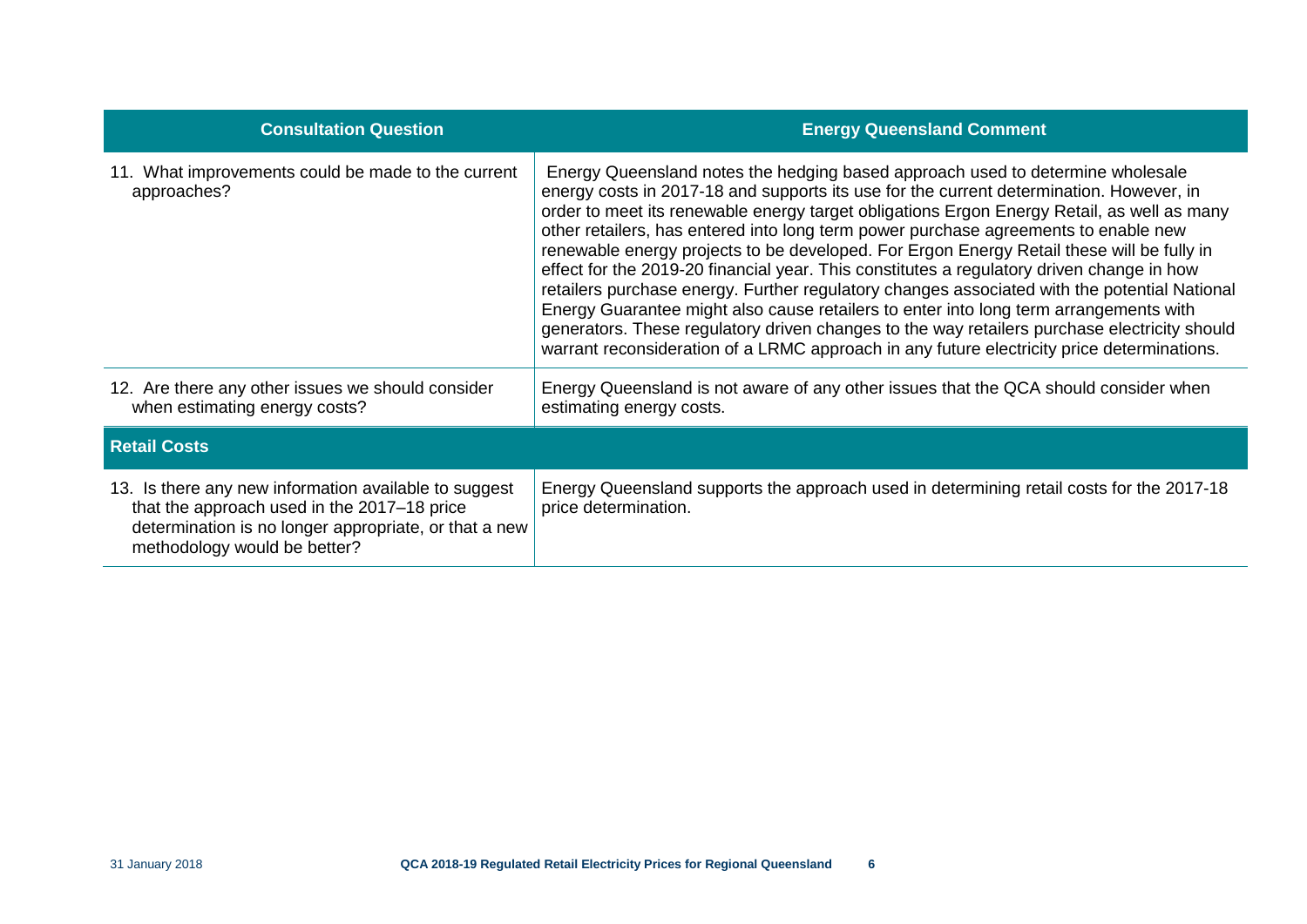| <b>Consultation Question</b>                                                                                                                                                                                | <b>Energy Queensland Comment</b>                                                                                                                                                                                                                                                                                                                                                                                                                                                                             |
|-------------------------------------------------------------------------------------------------------------------------------------------------------------------------------------------------------------|--------------------------------------------------------------------------------------------------------------------------------------------------------------------------------------------------------------------------------------------------------------------------------------------------------------------------------------------------------------------------------------------------------------------------------------------------------------------------------------------------------------|
| 14. Is there any evidence that would suggest retail<br>costs have changed materially (i.e. current costs<br>have changed significantly or new costs have<br>emerged) since the 2017-18 price determination? | The national Power of Choice (PoC) project included an extensive program of work which<br>involved changes to around 40 market protocols and procedures and which necessitated<br>significant changes to retailer billing systems in addition to a need to review and develop<br>new work-based procedures and processes within Ergon Energy Retail. Furthermore,<br>retailers will also incur additional costs associated with the provision of digital meters, which<br>is addressed further at Q29 below. |
|                                                                                                                                                                                                             | Given the PoC changes impacted all participants in the National Electricity Market (NEM), all<br>retailers (as well as distribution businesses and future metering coordinators) have also<br>incurred these costs.                                                                                                                                                                                                                                                                                          |
|                                                                                                                                                                                                             | Energy Queensland considers that the QCA should have regard for costs incurred in<br>implementing the PoC changes when determining the Retail Costs for 2018-19.                                                                                                                                                                                                                                                                                                                                             |
| 15. Should the retail cost allowances be indexed? If<br>so, how should they be indexed (e.g. by CPI)?                                                                                                       | Energy Queensland considers that it is reasonable to index retail cost allowances by CPI.                                                                                                                                                                                                                                                                                                                                                                                                                    |
| 16. Are there any other issues we should consider<br>when estimating retail costs?                                                                                                                          | Energy Queensland is not aware of any other issues which should be considered.                                                                                                                                                                                                                                                                                                                                                                                                                               |
| Other Issues - Standing offer differential - residential and small business customers                                                                                                                       |                                                                                                                                                                                                                                                                                                                                                                                                                                                                                                              |
| 17. Does a standing offer adjustment differential of five<br>per cent adequately reflect the additional value that<br>a standing offer contract provides, compared to a<br>market offer?                    | Energy Queensland considers that the standing offer adjustment differential of 5% is<br>appropriate.                                                                                                                                                                                                                                                                                                                                                                                                         |
| 18. Is a standing offer adjustment differential of five<br>per cent consistent with the current definition of the<br>UTP?                                                                                   | As above.                                                                                                                                                                                                                                                                                                                                                                                                                                                                                                    |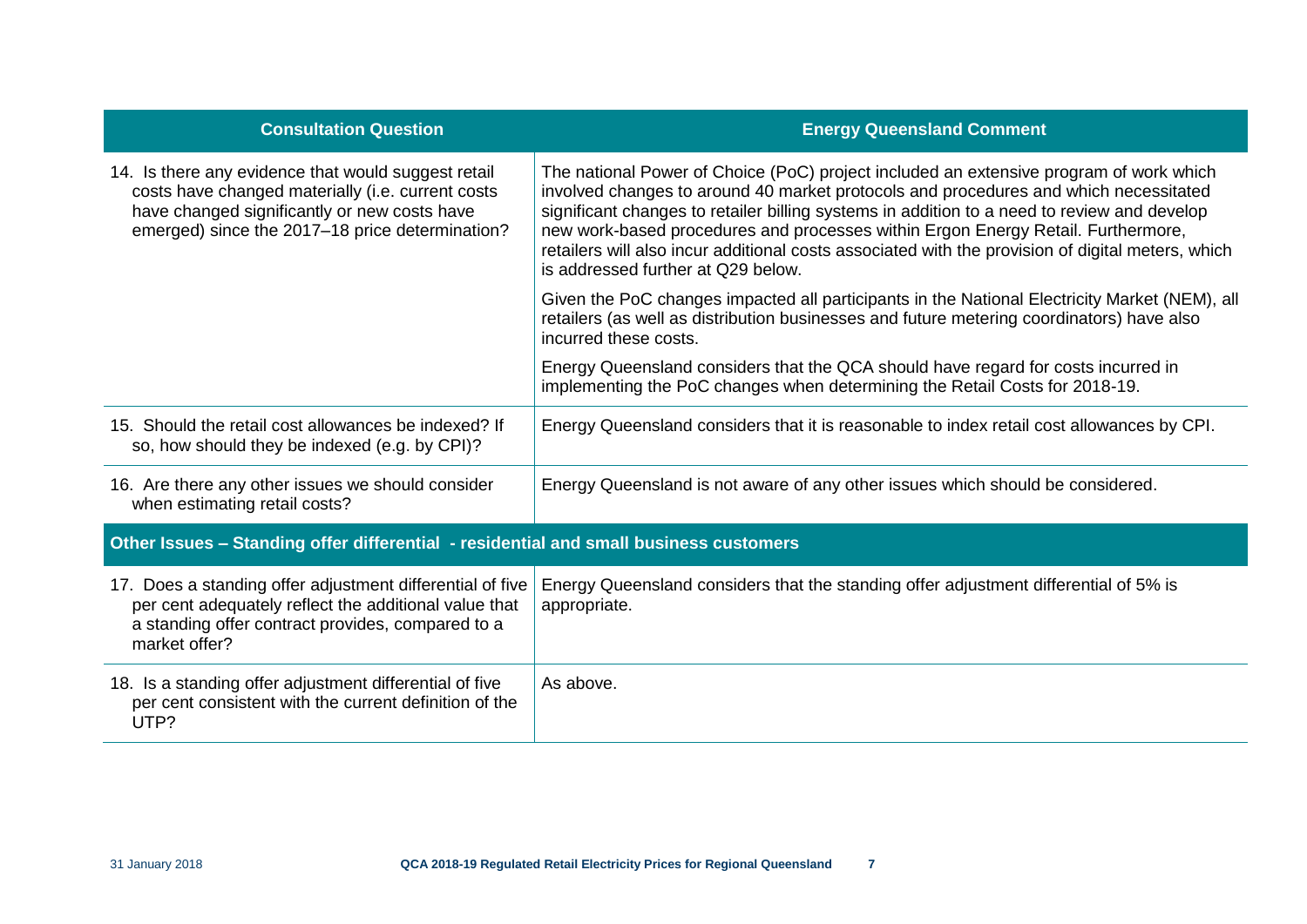| <b>Consultation Question</b>                                                                                                                                                                                               | <b>Energy Queensland Comment</b>                                                                                                                      |
|----------------------------------------------------------------------------------------------------------------------------------------------------------------------------------------------------------------------------|-------------------------------------------------------------------------------------------------------------------------------------------------------|
| 19. Is there any new information available to suggest<br>an alternative approach (to that used in the 2017-18<br>price determination) to estimate the standing offer<br>adjustment differential might be more appropriate? | Energy Queensland is not aware of any new information to suggest an alternative approach<br>to estimating the standing offer adjustment differential. |
| 20. Are there any other issues we should consider<br>when estimating the standing offer adjustment<br>differential?                                                                                                        | Energy Queensland is not aware of any other issues which should be considered when<br>estimating the standing offer adjustment differential.          |
| Other Issues - Competition and headroom                                                                                                                                                                                    |                                                                                                                                                       |
| 21. Should headroom continue to be included in<br>notified prices for large business customers? If so,<br>at what level? If not, why not?                                                                                  | Energy Queensland supports competition for regional customers and the continued<br>allocation of a headroom component in the regulated retail tariff. |
| 22. What other issues should we consider in relation<br>to competition?                                                                                                                                                    | Energy Queensland is not aware of any other issues which should be considered in relation<br>to competition.                                          |
| Other Issues - Cost pass-through mechanism                                                                                                                                                                                 |                                                                                                                                                       |
| 23. Should we allow for any pass-through of SRES<br>under- or over-recoveries incurred during 2017-18<br>into 2018-19 notified prices?                                                                                     | Energy Queensland makes no comment on the allowance of cost pass-throughs for SRES<br>under or over recoveries.                                       |
| <b>Other Issues - Transitional arrangements</b>                                                                                                                                                                            |                                                                                                                                                       |
| 24. Should the five-year transitional period for tariffs<br>47 and 48 be maintained?                                                                                                                                       | Energy Queensland supports the five year transitional period for tariffs 47 and 48 being<br>maintained.                                               |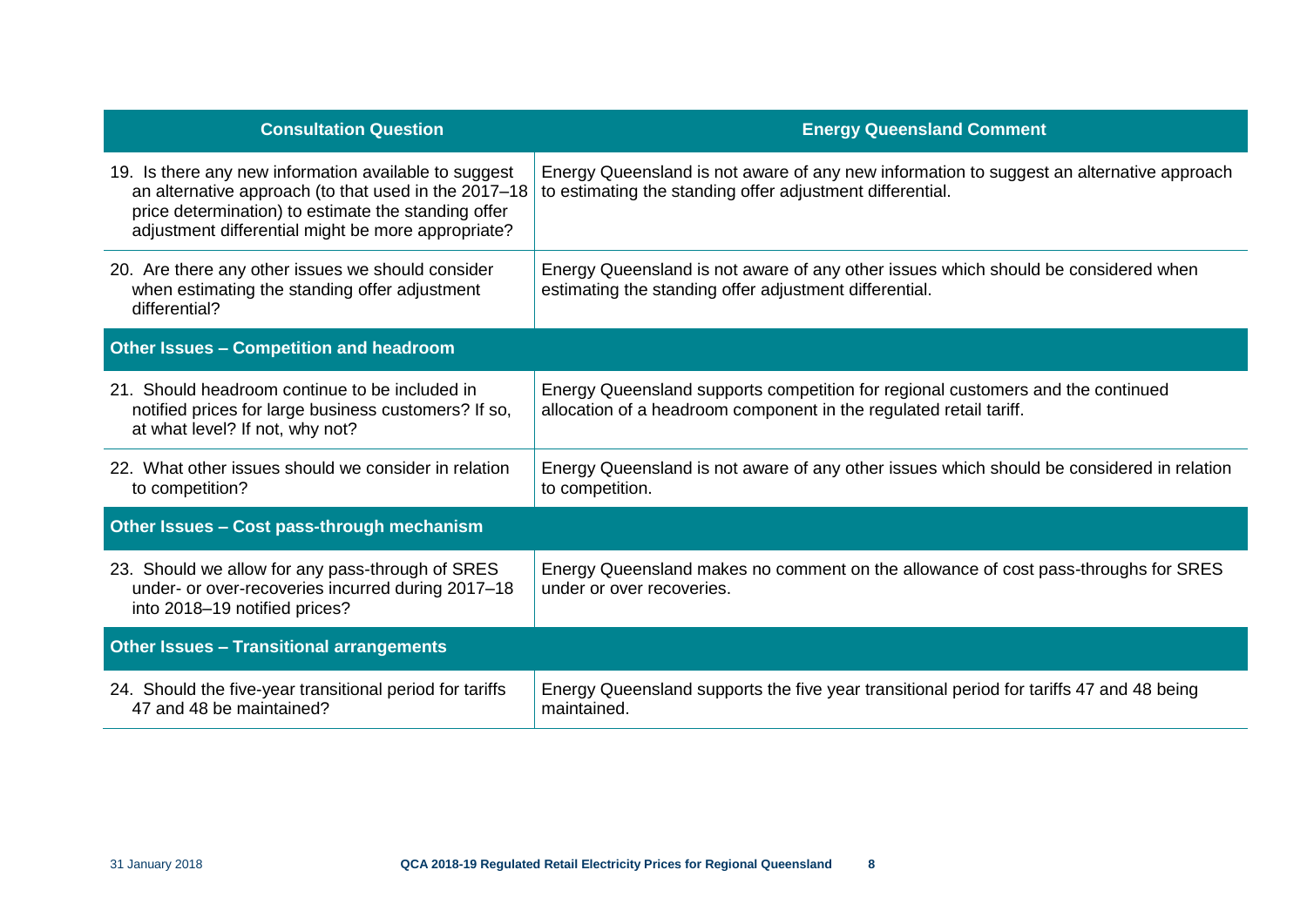| <b>Consultation Question</b>                                                                                                                                                                                                                                          | <b>Energy Queensland Comment</b>                                                                                                                                                                                                                                                                                                                                                                                                                                 |
|-----------------------------------------------------------------------------------------------------------------------------------------------------------------------------------------------------------------------------------------------------------------------|------------------------------------------------------------------------------------------------------------------------------------------------------------------------------------------------------------------------------------------------------------------------------------------------------------------------------------------------------------------------------------------------------------------------------------------------------------------|
| 25. Are transitional periods for tariffs 20 (large), 21, 22<br>(small and large), 62, 65 and 66 increasing the level<br>of subsidy customers receive, thereby also<br>increasing the gap between the amount such<br>customers pay and the prices of standard business | Energy Queensland supports the principles of the overall QCA approach to transitional and<br>obsolete tariffs. Energy Queensland notes the risk if the rate of change in transition for<br>business tariffs does not progress moving to transition away from non-cost reflective tariffs.<br>This is an issue for Ergon Energy because the transitional tariffs are an impediment to<br>getting the efficient network tariff structures adopted into the market. |
| tariffs?                                                                                                                                                                                                                                                              | Notwithstanding, it is important that customers have certainty so that they can make the<br>appropriate investment decisions. While a change in approach such as a deferment to cost<br>reflectivity may provide short term relief to customers it undermines confidence in the<br>process.                                                                                                                                                                      |
|                                                                                                                                                                                                                                                                       | As such, Energy Queensland supports the current transition periods being maintained, to<br>allow customers to better plan for obsolete tariff expiry.                                                                                                                                                                                                                                                                                                            |
| 26. Should tariffs 20 (large), 21, 22 (small and large),<br>62, 65 and 66 be made obsolete in 2018-19 to<br>reduce the level of subsidies customers receive and<br>move them closer to the prices of standard business<br>tariffs?                                    | As above, Energy Queensland supports the current transition periods being maintained.                                                                                                                                                                                                                                                                                                                                                                            |
| 27. Is there any new information that suggests the<br>overall approach we propose to take for transitional<br>and obsolete tariffs is no longer appropriate?                                                                                                          | Energy Queensland is not aware of any new information to suggest the overall approach to<br>transitional and obsolete tariffs is no longer appropriate.                                                                                                                                                                                                                                                                                                          |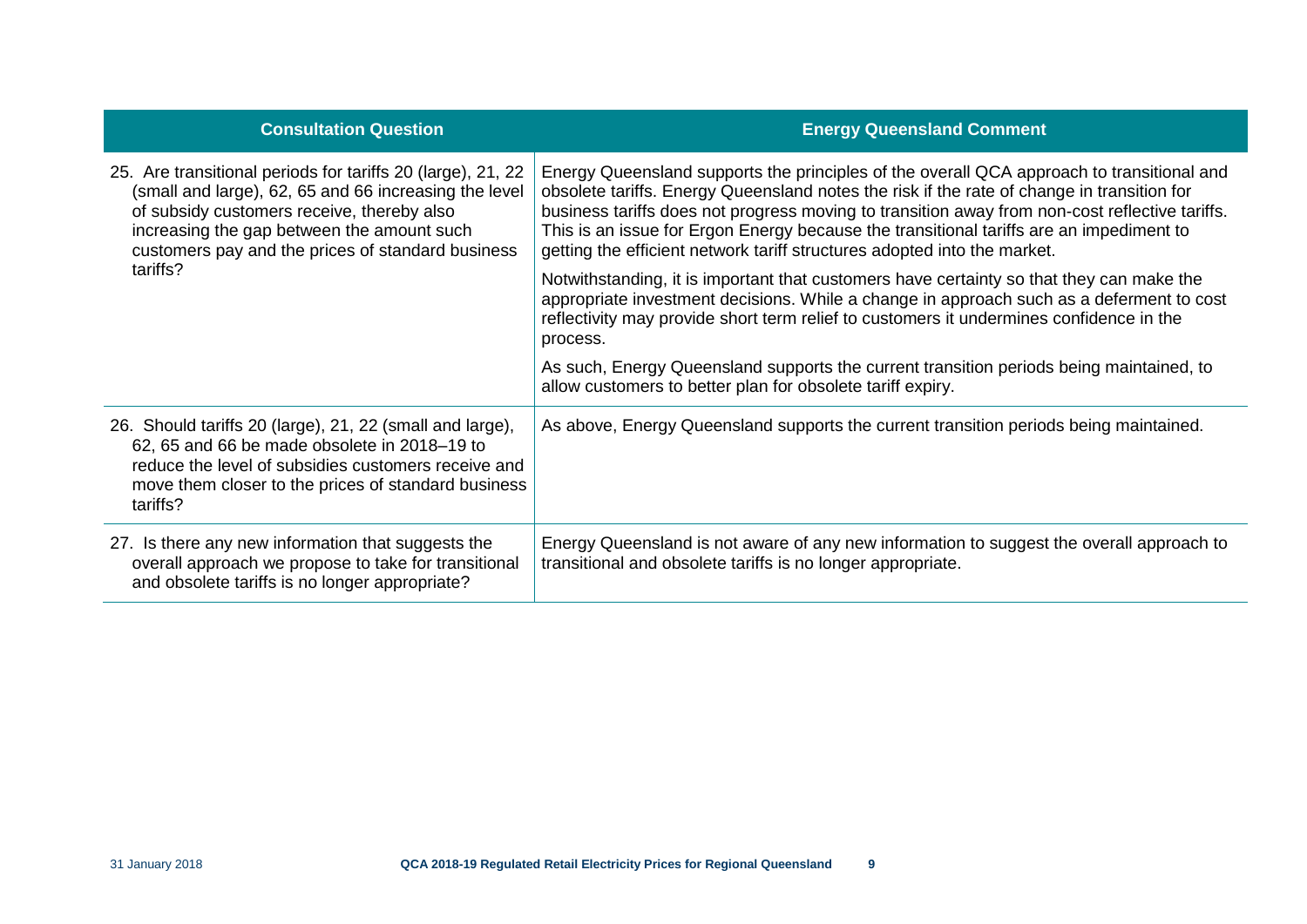| <b>Consultation Question</b>                                                                                                                                         | <b>Energy Queensland Comment</b>                                                                                                                                                                                                                                                                                                                                                                                                                                                                                                              |
|----------------------------------------------------------------------------------------------------------------------------------------------------------------------|-----------------------------------------------------------------------------------------------------------------------------------------------------------------------------------------------------------------------------------------------------------------------------------------------------------------------------------------------------------------------------------------------------------------------------------------------------------------------------------------------------------------------------------------------|
| 28. What other issues should we consider? Please<br>provide supporting evidence where possible.                                                                      | Energy Queensland notes that the customer impact burden to shift customers to cost<br>reflective tariffs increases each time a new customer accesses one of these transitional<br>tariffs. As such, Energy Queensland suggests an appropriate escalation factor is required to<br>reduce the attractiveness of these tariffs over time and adequately prepares for their<br>obsolescence, while avoiding significant price impacts on customers. This will also put<br>downward pressure on the level of subsidy customers receive over time. |
|                                                                                                                                                                      | Furthermore, Energy Queensland notes that the introduction of the PoC reforms on<br>1 December 2017 requires customers to transition to type 4 metering. Once transitioned,<br>customers will have greater access to a range of alternative tariffs.                                                                                                                                                                                                                                                                                          |
| <b>Other Issues - Metering charges</b>                                                                                                                               |                                                                                                                                                                                                                                                                                                                                                                                                                                                                                                                                               |
| 29. Should the QCA base digital meter charges on<br>costs in regional Queensland or SEQ?                                                                             | Energy Queensland proposes that between 2018-19 and 2019-20, digital metering charges<br>should be based on the charges applied for type 5 or 6 meters, with an appropriate<br>escalation factor applied. This approach reflects that fact that it is difficult to accurately<br>identify the net costs of digital metering at this early stage following the introduction of the<br>Power of Choice reforms.                                                                                                                                 |
|                                                                                                                                                                      | From 2020-21 onwards, Energy Queensland suggests that full cost recovery should be<br>enabled, with pricing set to achieve net cost recovery, i.e. allowing for financial benefits<br>identified and quantified during the two interim price setting periods. Further details will be<br>provided to QCA in future notified pricing submissions.                                                                                                                                                                                              |
| 30. If the QCA bases these on SEQ costs, should we<br>use the costs incurred by retailers, or the costs<br>passed on to standard contract customers by<br>retailers? | As noted above, Energy Queensland suggests digital meter charges should be based on<br>costs in regional Queensland.                                                                                                                                                                                                                                                                                                                                                                                                                          |
| 31. What other issues should we consider? Please<br>provide supporting evidence where possible.                                                                      | Energy Queensland notes that the cost of digital meters is commercially sensitive and as<br>such QCA will need to have regard for this in any digital metering cost benchmarking<br>exercise it undertakes.                                                                                                                                                                                                                                                                                                                                   |